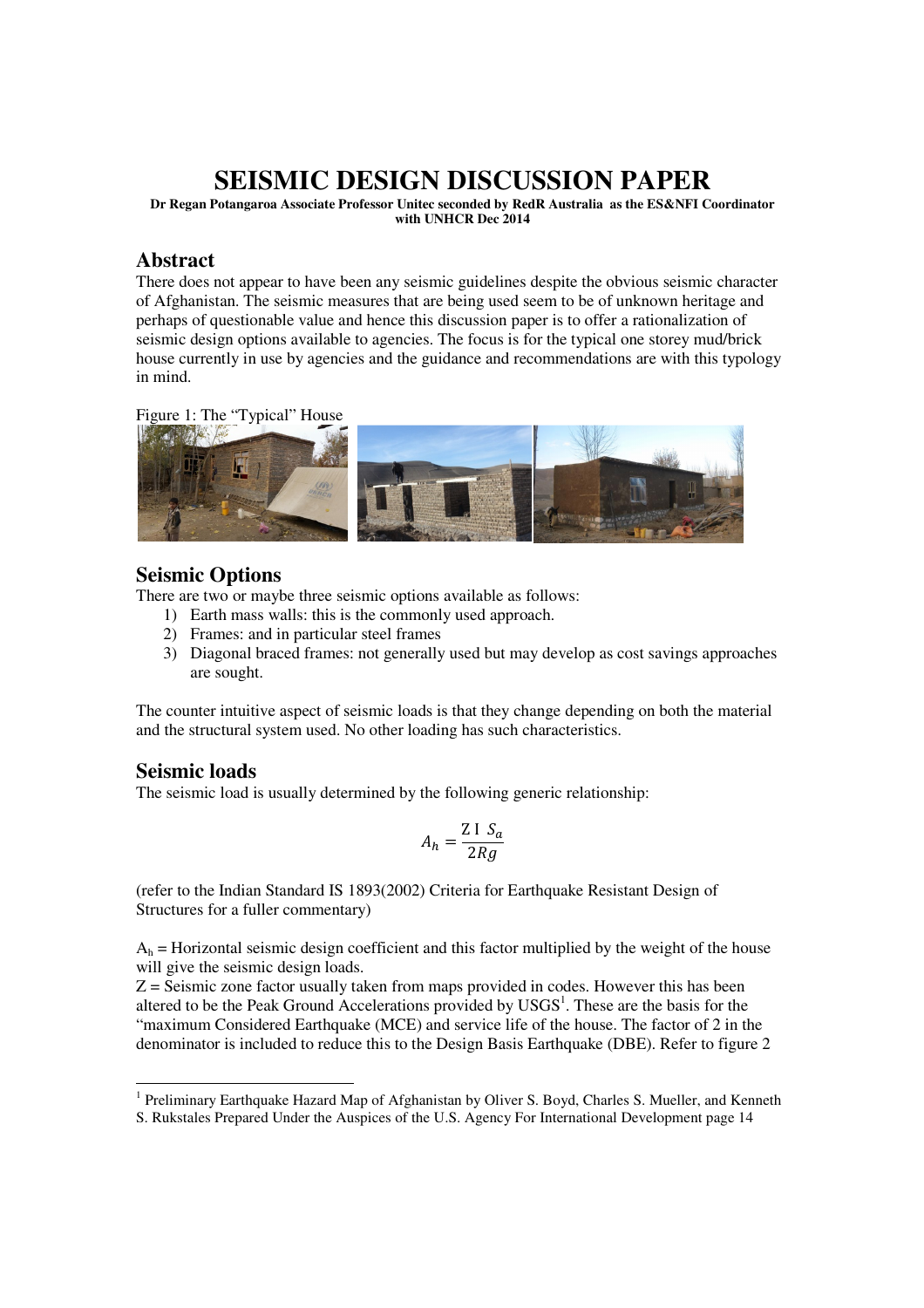below for values. Note that this has been taken for a 2% chance of exceedance in 50 years and it could be argued that given the service life of these houses and their serviceability requirements that 2% maybe conservative.

 $I =$  Building use importance factor and for houses would be 1.0. Higher factors would be used for clinics and infrastructure buildings that would need to be maintained for the post seismic situation. Again it could be argued that this value could be lower and perhaps 0.8; but the large numbers of houses being constructed suggest that 1.0 is perhaps more appropriate.  $S_a/g =$  is average response acceleration and is shown in figure 4 below. It is determined by the natural period of a building (measured in seconds) and the ground conditions. However, for a single storey house such as shown in figure 1 above this factor would be 2.5 (times gravity or "g"). Note that this represents a huge load (refer to appendix A for the back ground material).  $R =$  is the response reduction factor or ductility and is determined by the material used and the structural system adopted. These are tabulated for the structural systems identified earlier.

This seismic coefficient  $A_h$  multiplied by the weight of the building is the seismic load which is then distributed in an inverted triangular manner to represent the ground acceleration nature of the loading. This approach is already simplified which we can further simplify because of the single storey nature of house. This greatly reduces the mathematics and would mean that the seismic shear load at the base of the building (namely the top of the foundations) would be equal to the weight of the building times Ah. And that the over turning load (again at the base of the house) would be the weight to the roof plus half the height of the walls (as a lumped mass acting at the roof level) times the  $A_h$  factor. These constitute the seismic loads that the house would realistically need to resist.

## **Zone Factors**

The zone factors seemingly vary throughout Afghanistan and seem to be a narrow band according to the USGS data. However, a wider zoning is suggested by the Atlas figure on the right.

Figure 2: [Left] Zone Factor as a % of "g" [Right] seismic zoning from National Atlas of Afghanistan 1977.



Theses suggest the following ground acceleration:

- 1) very high hazard zone 4.0 to more than 4.8 m/sec<sup>2</sup> (use say 5 m/sec<sup>2</sup>)
- 2) high hazard zone 2.4 to 4.0 m/sec<sup>2</sup> (use say 4 m/sec<sup>2</sup>)
- 3) moderate hazard zone 0.8 to 2.4 m/sec<sup>2</sup> (use say  $2.5 \text{ m/sec}^2$ )
- 4) low hazard zone 0 to 0.8 m/sec<sup>2</sup> (use say 1 m/sec<sup>2</sup>)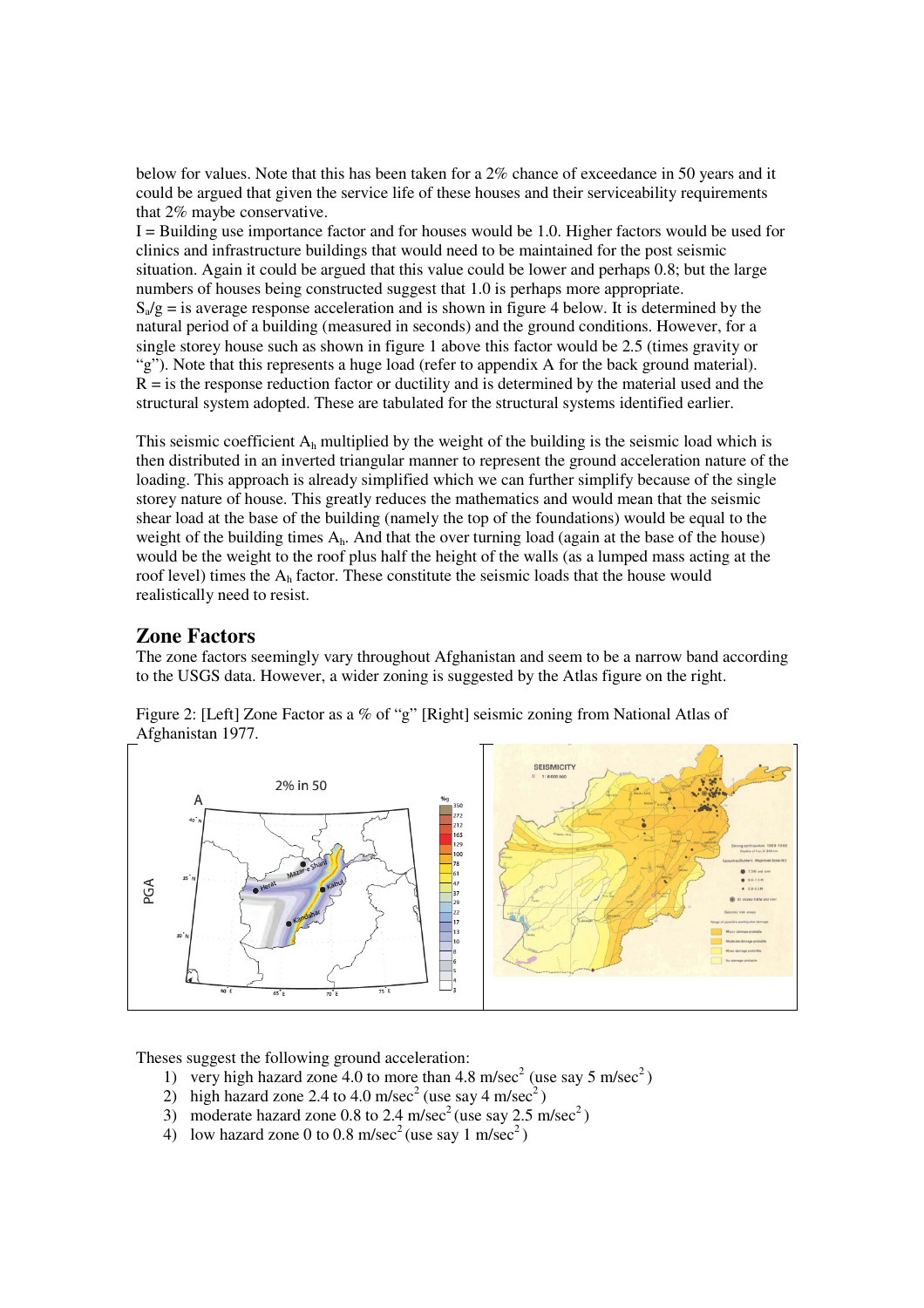#### **Average Response Acceleration**

Buildings respond dynamically to seismic shaking and the response is shown below in figure 3. As the natural period increases from 0.0 seconds the acceleration of the building dramatically increase to a plateau of 2.5 (times "g") and from around .5 seconds (depending on the type of soil) that will decrease almost as rapidly. Unfortunately, the low rise houses we are concerned with place them on the plateau area. Hence, the average response acceleration is 2.5. This is a large load and is why houses worldwide and in particular the heavy Afghan houses are especially affected. However, on the other hand the large mass is required to keep warm and hence other design approaches need to be developed beyond what happens in other seismically active countries.

 $3.0$ Type I (Rock, or Hard Soil) Spectral Acceleration Coefficient (S<sub>a</sub>/g) Type II (Medium Soil)  $2.5$ Type III (Soft Soil)  $2.0$  $1.5$  $1.0$  $0.5$  $0.0$  $1.5$  $2.0$  $2.5$  $3.0$ 3.5 4.0  $1.0$  $0.5$  $0.0$ Pariod(s)

Figure 3: Average response Acceleration vs. Building Natural Period (for 5% damping)

#### **Ductility**

Ductility is the ability to dissipate seismic energy by being extremely flexible and is largely a function of the material used and the type of structural system selected. It's importance is that the higher the ductility, the lower the design seismic force. However, higher ductility requires stricter construction control and detailing (for joints and connections) whereas lower ductility systems are not as critical. No ductility would be 1, low or limited ductility 1-2, and high ductility 6-8 and the R (ductility) values based on IS 1893(2002) The Indian Earthquake Resistant Standard are as follows:

- 1) Earth mass walls: this is the commonly used approach: R=1.5
- 2) Frames: and in particular steel frames: R= 5
- 3) Diagonal braced frames: not generally used but may develop as cost savings approaches are sought. R=4.0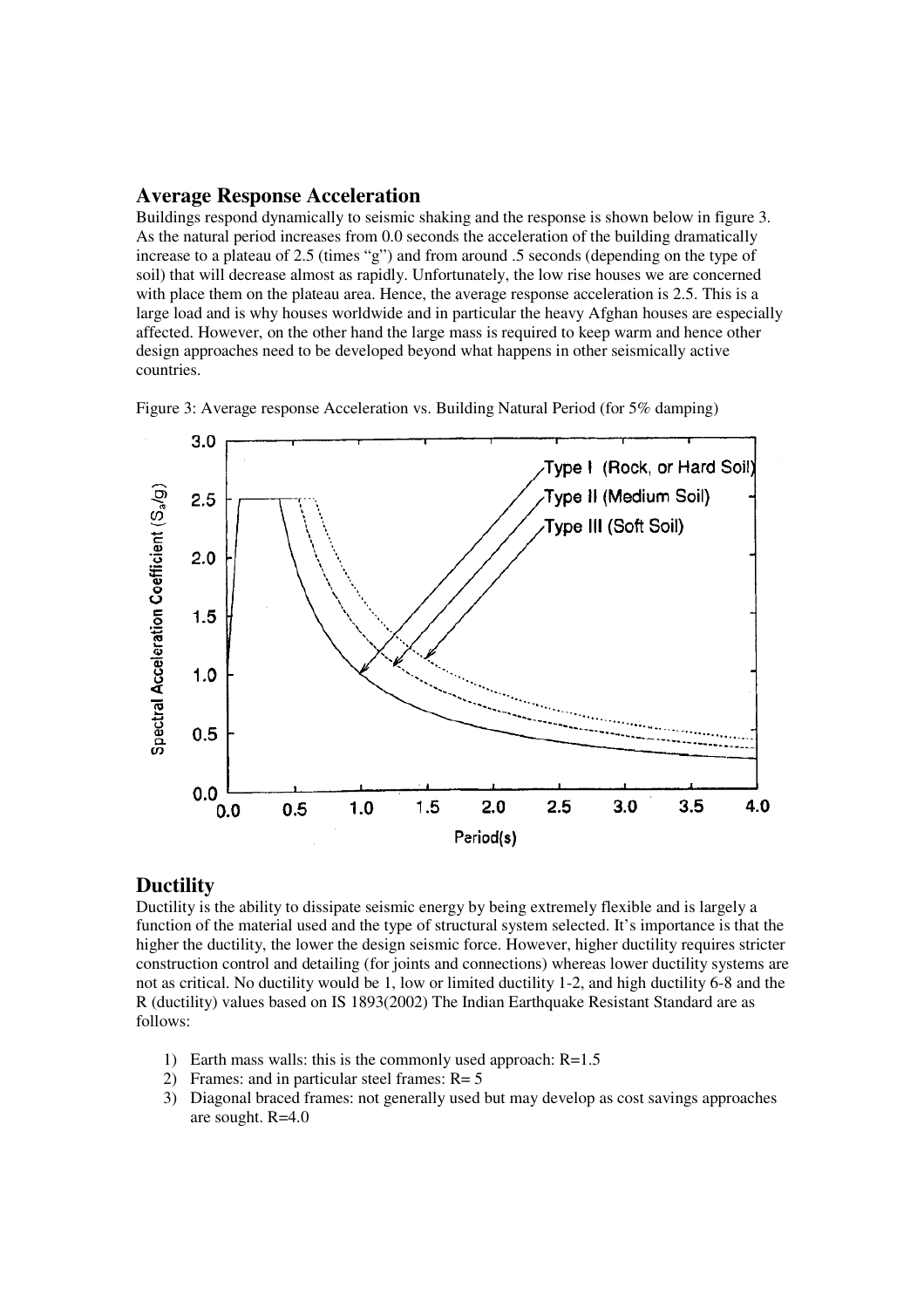### **Ties and Diaphragms**

The discussion thus far has developed an approach to determine the seismic loads that a house would need to resist. However, to succeed the houses first needs orthogonal lateral resisting systems (namely in both an X and Y direction) and secondly needs a way to get the loads generated by the mass or weight of the building to those lateral resisting elements. In addition walls particularly if they are load bearing need to be propped for potential "face" loading (perpendicular to the direction of the wall). This requires ties and more often a diaphragm at roof level to transfer these loads. A corrugated roof would be a diaphragm and a timber ceiling would probably be one.

## **Transitional Houses**

The loads used for the seismic weight determination should be for any future planned transition. For example if the walls are initially light weight with the intention of them being constructed of heavier material later than the seismic weight should be based on the heavier load. In a similar way if the house is supplied with a corrugated steel roof with the intention of it being a thick mud roof later that that should be included in the load calculation.

## **Conclusion**

This then gives a procedure for readily determining seismic loads that a house will need to resist. It is interesting to note that nearly 9,000 people in Afghanistan died as a result of earthquakes between 1948 and 2006. This is higher than flooding or landslides and hence cannot (and should not) be put aside. But beyond the issue of compliance it also opens up the opportunity for innovation through the use of local materials and traditional practices as well as specific ductility approaches.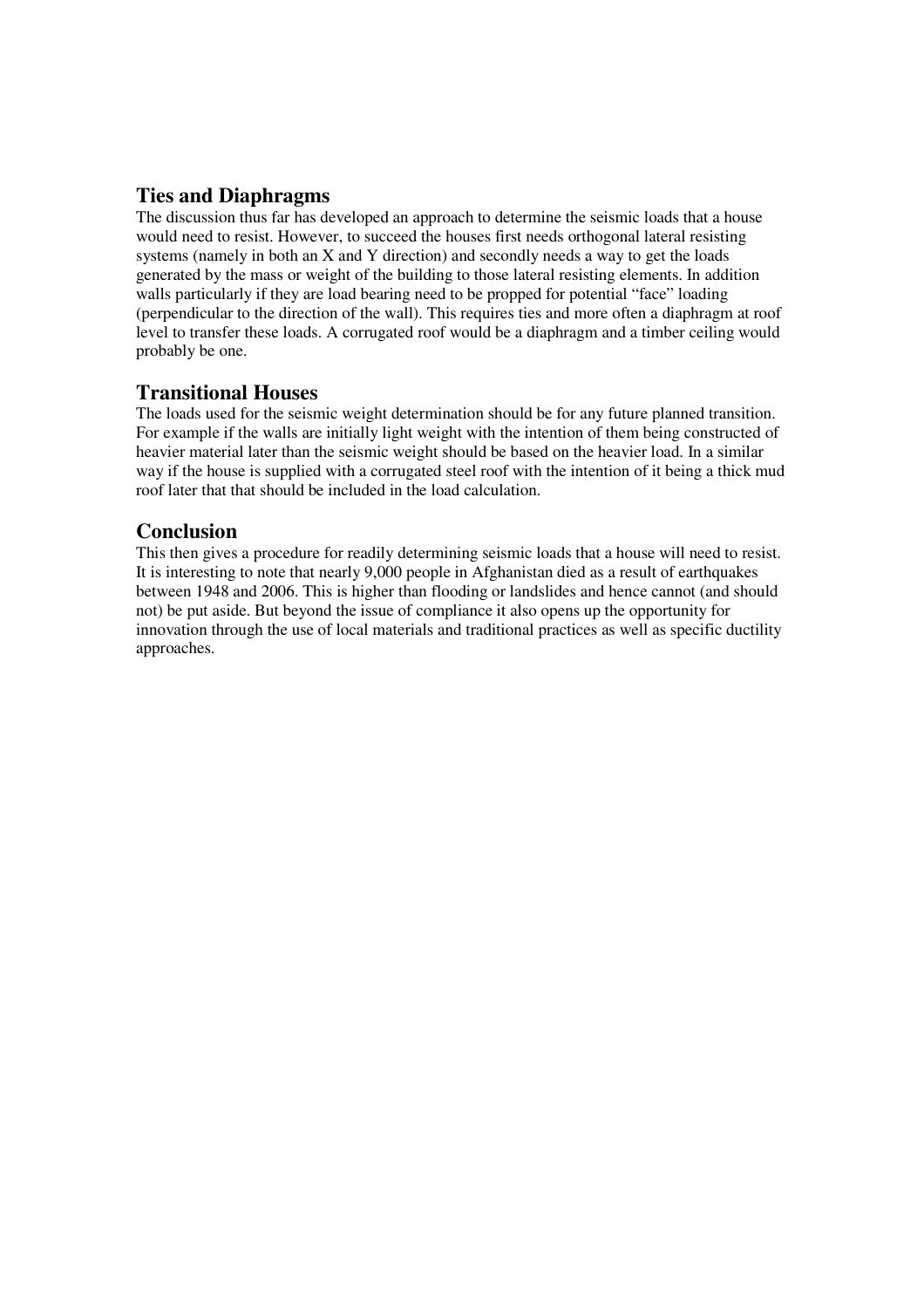### **Appendix A: The Peak Ground Acceleration.**

The natural periods of vibration (measured in seconds) can be estimated from

 $T = 0.09$  x h/ $\sqrt{d}$ 

- T= natural period of vibration in seconds
- $h =$  building height
- $d =$  building width along the direction of the earthquake shaking

Hence, for a 3 storey building with a storey height of 3.5 metres and a base of 9 metres would have a period of around T= 0.3 sec and would experience a seismic acceleration of 2.5x PGA. In approximate terms each floor of a building represents 0.1 seconds of natural period. Consequently, t shelters would be in the 0.1 second range and like the worked example above would be subjected to 2.5x PGA and thus the building acceleration values included in table 1 above. Hence, the t shelter significantly increases the seismic loading that arrives via the ground to it's foundations.